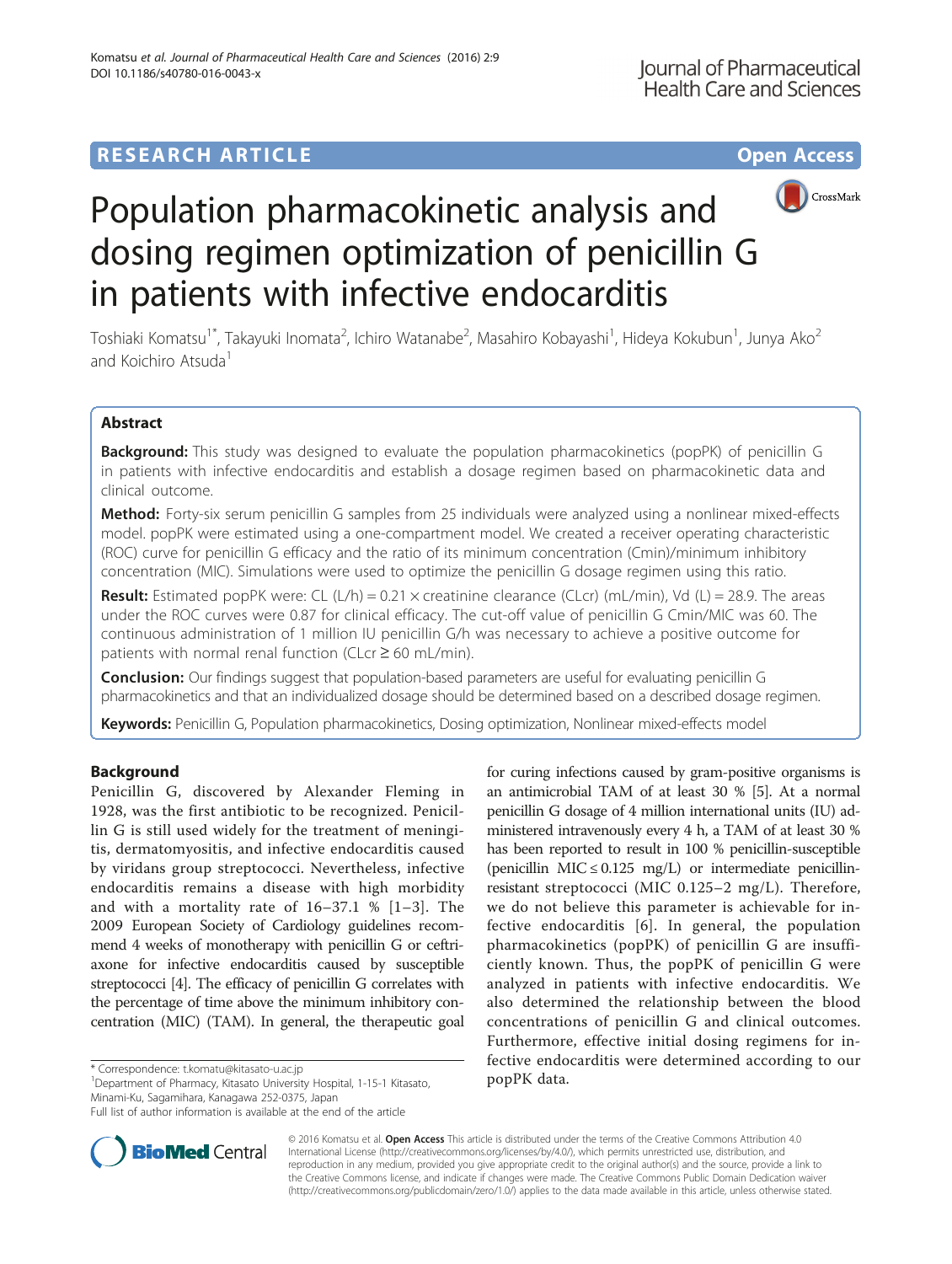<span id="page-1-0"></span>Table 1 Patient characteristics

| Number of Patients       | 25                                       |
|--------------------------|------------------------------------------|
| Gender (Male:Female)     | 16:9                                     |
| Age (year)               | $54 \pm 17^{\circ}$ (21-83) <sup>b</sup> |
| Scr (mg/dL)              | $0.92 \pm 0.56$ (0.51-3.26)              |
| CLcr (mL/min)            | $82.52 \pm 33.29$ (11-144)               |
| ALT (IU/L)               | $26.80 \pm 26.45(4 - 106)$               |
| Weight (kg)              | $55.35 \pm 33.31 (33 - 86.9)$            |
| Observation              | 46                                       |
| PCG concentraion (µg/mL) | $33.2 \pm 45.2$ (0.5-212.3)              |

Scr serum creatinine, CLcr creatinine clearance, ALT alanine aminotransferase Mean ± standerd diviation <sup>b</sup>Range

### Methods

#### Data source

Clinical data were collected from patients treated with penicillin G potassium (Meiji Seika Pharma Co. Ltd, Tokyo, Japan) for suspected or documented infective endocarditis at Kitasato University Hospital between January 1997 and April 2013. The collected data included age, gender, height, body weight (BW), alanine aminotransferase (ALT), serum creatinine, creatinine clearance (CLcr), isolated microorganisms, clinical outcome, and serum concentrations of penicillin G. CLcr was estimated from the serum creatinine level by the Cockcroft-Gault method [[7](#page-6-0)]. Failure of penicillin G treatment was defined as persistence of fever and/or bacteremia by the causative pathogen requiring a change in antibiotic therapy, and infection-related mortality within 30 days.

#### Table 2 Causative microorganisms

|                                                             | Total           | Penicillin<br>success | Penicillin<br>failure |
|-------------------------------------------------------------|-----------------|-----------------------|-----------------------|
|                                                             | $n = 21$        | $n = 15$              | $n = 6$               |
| Size of vegetation (mm)                                     | $11.7 + 6.0$    | $12.3 + 6.3$          | $9.8 \pm 5.7$         |
| PCG MIC                                                     | $0.11 \pm 0.20$ | $0.07 + 0.02$         | $0.21 \pm 0.38$       |
| PCG trough serum<br>concentrations (µg/mL)                  | $7.8 + 9.0$     | $10.1 + 9.8$          | $2.2 \pm 1.2$         |
| Viridans group streptococci<br>species level not determined | 4               |                       | 3                     |
| streptococcus sanguis                                       | 5               | 2                     | 3                     |
| streptococcus gordonii                                      | 4               | 4                     | 0                     |
| streptococcus agalactiae                                    | $\mathfrak{D}$  | 2                     | 0                     |
| streptococcusmutans                                         | 1               | 1                     | 0                     |
| streptococcus intermedius                                   | 2               | 2                     | 0                     |
| streptococcus mitis                                         | 1               | 1                     | 0                     |
| streptococcus oralis                                        | 1               |                       | 0                     |
| streptococcus constellatus                                  |                 |                       | 0                     |

Blood samples were obtained from a brachial vein immediately before and 2 or 3 h after administration of penicillin G for determination of serum penicillin G levels. Human subject procedures were approved by the Ethics Committee of Kitasato University Hospital. In addition, we obtained written informed consent from each patient.

#### Assay of penicillin G concentrations

Blood samples were collected using serum-separator tubes, centrifuged immediately at 3000 rpm for 10 min at room temperature and the serum separated. Penicillin G concentrations were measured using minor modifications of a high-performance liquid chromatography (HP LC) method published previously [\[8](#page-6-0)]. The mobile phase consisted of acetonitrile and 50 mM potassium phosphate buffer (1:1,  $v/v$ ), adjusted to pH 5.0 at a flow rate of 0.8 mL/min. Methanol (500 μL) was added to 200 μL of serum. This mixture was vortexed immediately for 30 s and finally centrifuged at 15,000 rpm for 5 min at room temperature. The supernatant was filtered and 20 μL injected into the HPLC. The lower limit of detection of penicillin G was 0.5 μg/mL. The coefficients of variation for both intra- and inter-assay precision were less than 10 %.

#### Pharmacokinetic calculations

Data analyses were performed with the nonlinear mixed effects model program (version VI, level 1.0) developed by Beal and Sheiner [\[9](#page-6-0)]. A one-compartment pharmacokinetic model was employed using the ADVAN1 and TRANS2 subroutines. The parameters of the structural model were clearance (CL) and volume of distribution (Vd). The first order conditional estimation method was applied for modeling. Inter-individual variability of the parameters was best explained by an exponential error model ( $Pi = TV(Pi) \times exp(\eta i)$ ) where Pi indicated an individual value, TV(Pi) was the population value for the parameters described in the equation, and ηi was the random deviation of Pi from TV(Pi). The value of ηi was assumed to be independent and distributed normally with a mean of 0 and a variance of  $\omega^2$ . The residual (intra-individual) variability of the parameters was also explained by a proportional error model  $(Cobs, ij = Cpred, ij \times (1 + \varepsilon ij))$  where Cobs, ij and Cpred, ij denote the j<sup>th</sup> observed and predicted concentrations for the i<sup>th</sup> subject, respectively, and  $\varepsilon$  is a random intraindividual error that is distributed normally with a mean of 0 and variance  $\sigma^2$ .

#### Covariate analysis

Covariance of the following variables was tested to improve the popPK model: age, serum creatinine, CLcr, BW, ALT, and gender. The influence of continuous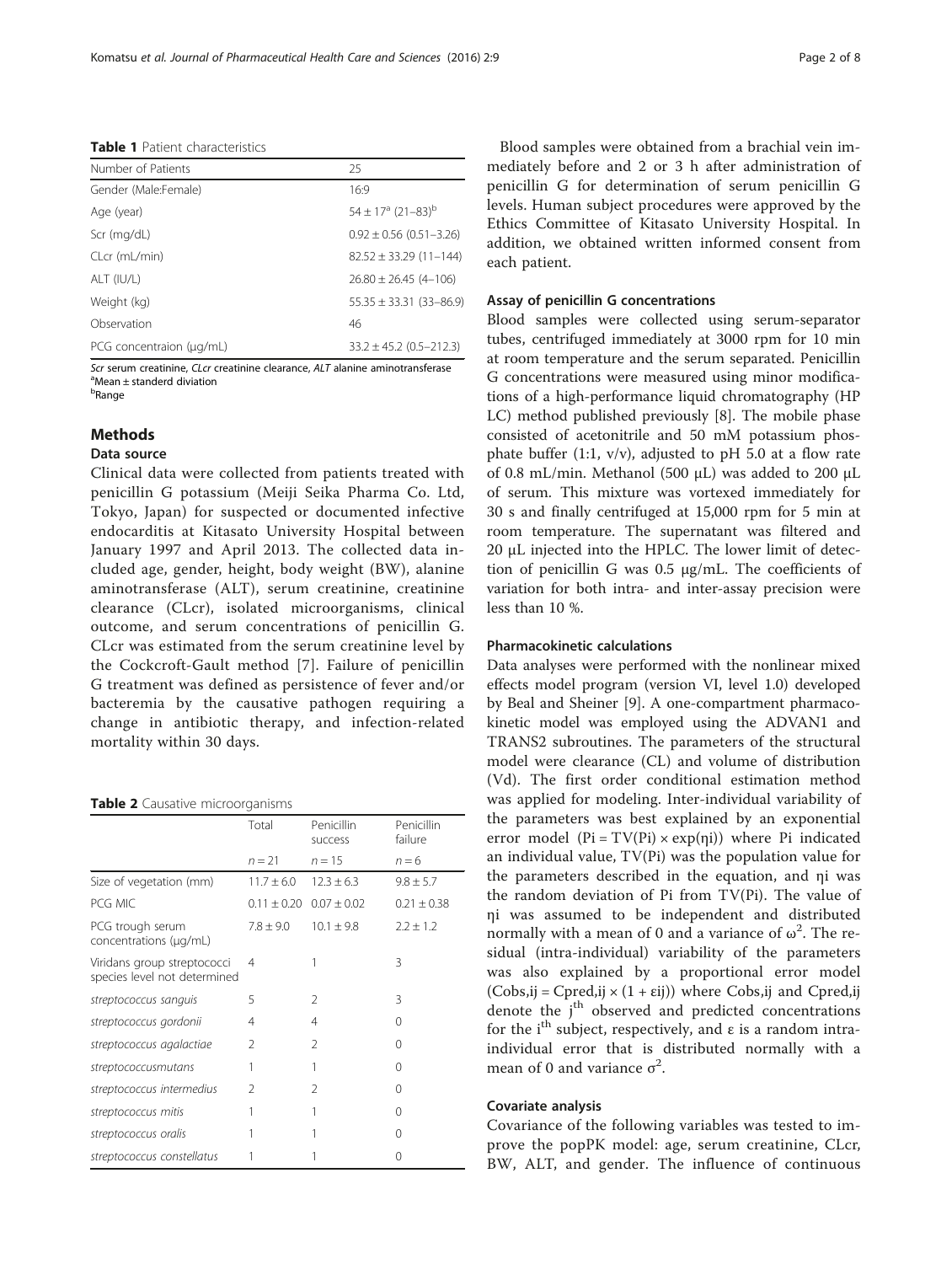<span id="page-2-0"></span>

covariates on the pharmacokinetic parameter TV(P) was modeled according to the following equations: TV  $(P) = \theta p + \theta c \times (covariance)$ , and  $TV(P) = \theta p \times \theta c^{(covariance)}$ . Covariance showing a correlation with the pharmacokinetic parameters was introduced into the model. The significance of the influence of covariates was evaluated by a change of −2 log likelihood (the minimum value of the objective function: OBJ). An OBJ decrease of more than 6.63 from the full model  $(\chi^2)$ : degree of freedom = 1,  $P < 0.01$ ) was considered statistically significant during the forward inclusion process. The full model was structured by incorporating the significant covariates, and the final model was developed by a



backward elimination method. When one covariate factor was excluded from the full model, an OBJ that increased more than 6.63 from the full model was considered statistically significant.

#### Model evaluation

The adequacy of fitting was examined by plotting the predicted versus the observed concentration of penicillin G, the individual predicted concentration after each Bayesian step versus observed concentration, and the conditional weighted residual concentration versus the predicted one. The accuracy and robustness of the final model were assessed using the bootstrap method [\[10](#page-6-0)]. Bootstrap samples were generated by repeated random sampling of the original data set. The size of each bootstrap sample was the same as that of the original sample. Two hundred bootstrap samples were constructed, and the final model was determined by testing these samples repeatedly. The mean parameter estimates obtained from

Table 3 Hypothesis testing for fixed effect model on penicillin G pharmacokinetics

| Fixed model                                                        | OBJ     | $-2$ .l.l.d | p-value |
|--------------------------------------------------------------------|---------|-------------|---------|
| $Cl = \theta1$                                                     | 356.307 |             |         |
| $\theta$ 1 + $\theta$ 2 × Cl cr                                    | 239.004 | 117.303     | < 0.001 |
| $\theta$ 1 + $\theta$ 2 × 1/sCr                                    | 280.388 | 75.919      | < 0.001 |
| $\theta$ 1 + $\theta$ 2 × BW                                       | 323.407 | 32.9        | < 0.001 |
| $\theta$ 1 × $\theta$ 2 <sup>ALT</sup> (ALT > 40 = 0,ALT < 40 = 1) | 337.037 | 19.27       | < 0.001 |
| $\theta$ 1 × $\theta$ 2 <sup>sex</sup> (Male = 1. Female = 0)      | 324.973 | 31.334      | < 0.001 |
| $\theta$ 1 × $\theta$ 2 <sup>Age</sup> (Age > 65 = 1,Age < 64 = 0) | 347.699 | 8.608       | < 0.005 |
| $Vd = \theta$ 3                                                    |         |             |         |
| $\theta$ 3 + $\theta$ 4 × BW                                       | 356.307 | 0           | N.S.    |

N.S not significant, CLcr creatinine clearance, ALT alanine aminotransferase, BW body weight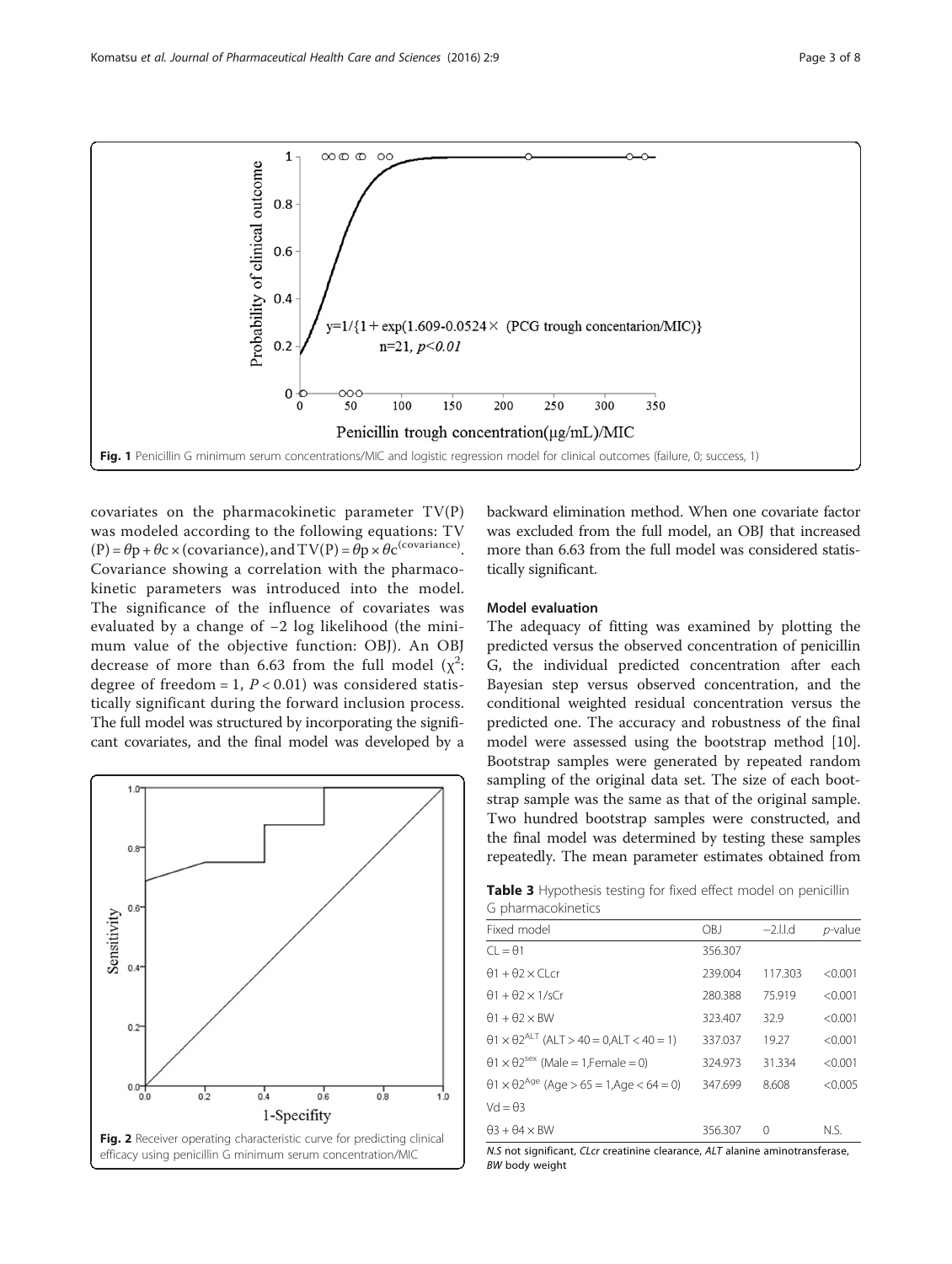<span id="page-3-0"></span>Table 4 Summary of results for the basic and final population models

|                             | Basic model          |                 | Final model                                  |                  |
|-----------------------------|----------------------|-----------------|----------------------------------------------|------------------|
|                             | $CL (L/h) = \theta1$ |                 | $CL (L/h) = \theta1 \times$<br>CLcr (mL/min) |                  |
|                             | Vd $(L) = \theta$ 2  |                 | Vd $(L) = \theta$ 2                          |                  |
| Parameter                   | Mean                 | 95 % CI         | Mean                                         | 95 % CI          |
| $\Theta$ 1                  | 8.09                 | $6.75 - 9.42$   | 0.21                                         | $0.173 - 0.246$  |
| $\theta$                    | 39.1                 | $34.0 - 44.2$   | 28.9                                         | $24.0 - 33.7$    |
| Interindividual variability |                      |                 |                                              |                  |
| $n_{CL}$                    | 0.765                | $0.465 - 1.065$ | 0.0835                                       | $0.0292 - 0.137$ |
| nvd                         | 0.217                | $0.135 - 0.298$ | 0.104                                        | $0.094 - 0.115$  |
| Residual variability        |                      |                 |                                              |                  |
| ε                           | 0.0643               | 0.0306-0.0979   | 0.0304                                       | 0.0269-0.0334    |

η, random variable, which is normally distributed with mean 0 and

variance ω2 ε, random error, which is normally distributed with mean 0 and variance  $σ²$ 

CI confidence interval, CLcr creatinine clearance

the replicates using normal calculations were compared with those obtained from the original data set.

Target serum concentration of penicillin G in patients with infective endocarditis

The relationship between the penicillin G Cmin/ MIC ratio and clinical outcome (clinical failure  $= 0$ , clinical success = 1) was analyzed using a logistic regression model. Statistical analyses were performed using JMP statistical software (version 6.03; SAS Institute, Cary, NC, USA). Additionally, receiver operating characteristic (ROC) curve analysis was performed to

Table 5 Final population pharmacokinetic parameters of penicillin G

| Parameter                                      | Estimate | step)  | RSE (covariance 95 % CI (bootstrap<br>method) |
|------------------------------------------------|----------|--------|-----------------------------------------------|
| Population mean                                |          |        |                                               |
| $CL (L/h) = \theta 1 \times CL$ cr<br>(mL/min) |          |        |                                               |
| $\theta$ 1                                     | 0.21     | 8.81 % | $0.171 - 0.249$                               |
| Vd $(L) = \theta$ 2                            |          |        |                                               |
| $\theta$                                       | 28.9     | 8.58 % | 23.4-34.7                                     |
| Interindividual<br>variability                 |          |        |                                               |
| $n_{CL}$                                       | 0.0835   | 33.1 % | 0.0171-0.1397                                 |
| nvd                                            | 0.104    | 5.22 % | 0.0087-0.1203                                 |
| Residual variability                           |          |        |                                               |
| ε                                              | 0.0304   | 5.85 % | 0.0265-0.0342                                 |

η, random variable, which is normally distributed with mean 0 and variance ω2

ε, random error, which is normally distributed with mean 0 and variance  $σ²$ RSE relative standard error, CI confidence interval, CLcr creatinine clearance

determine the efficacy of a test by providing information about both sensitivity and specificity at different cut-off points. A two-tailed P value of less than 0.05 was considered significant. The MIC of penicillin G was determined using the MicroScan WalkAway 96 plus (Beckman Coulter, Brea, CA, USA) fully automatic bacterial system that conforms to the micro dilution method according to the Clinical and Laboratory Standards Institute.

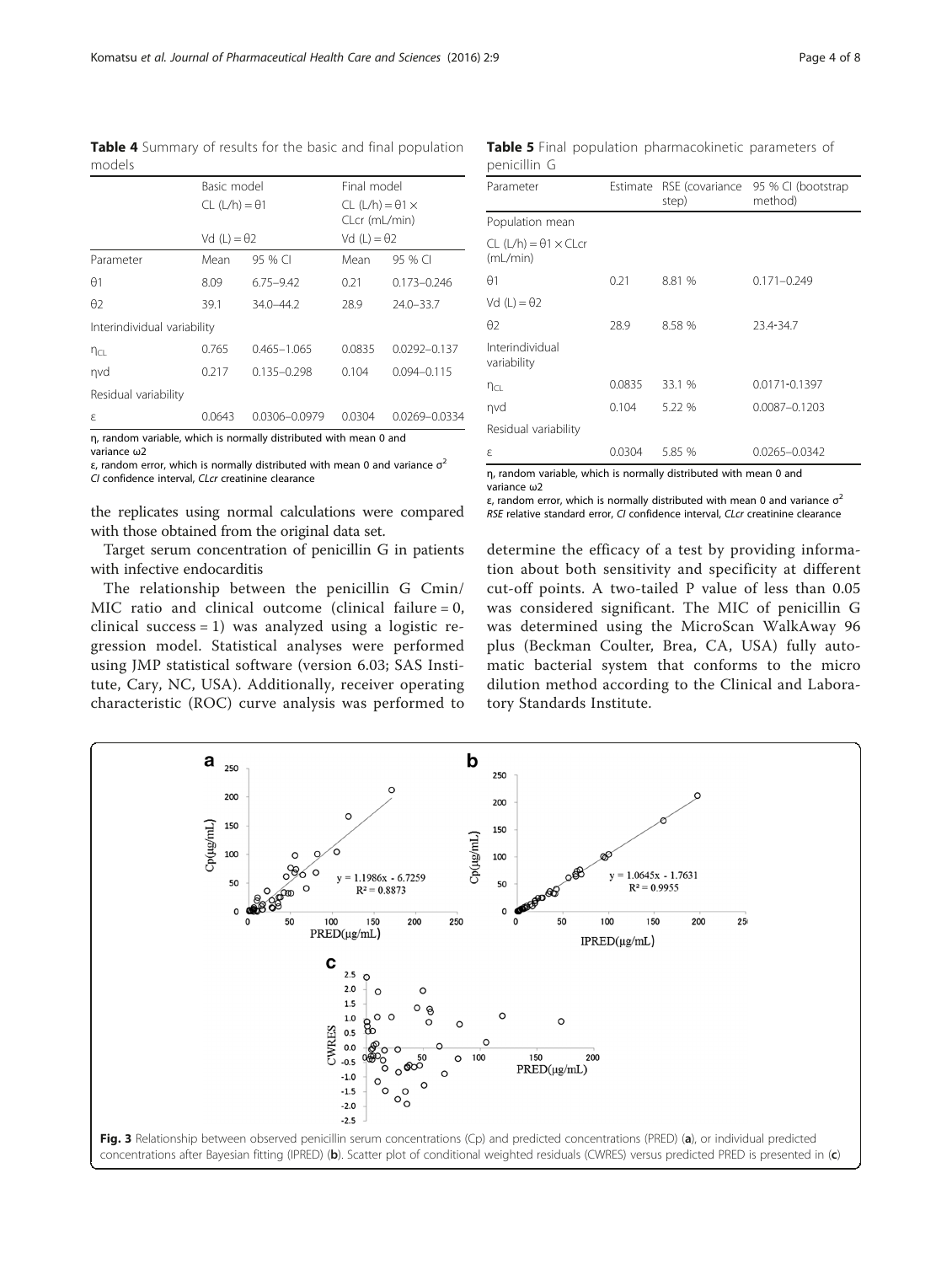<span id="page-4-0"></span>

#### Determination of the dosing regimen

Pharmacokinetic simulations were performed to determine the optimal dosing regimen based on our popPK data. Penicillin G concentrations were simulated for 1000 patients using the final popPK model. For the assessment of efficacy, the percentage of patients that achieved penicillin G Cmin/MIC ratios above 60 was calculated for each data set. For the assessment of safety, the percentage of patients that achieved penicillin G peak concentrations below 100 μg/mL was calculated for each data set. The MIC was fixed at 0.06 and 0.12 mg/L because these MICs are seen frequently in our hospital. Monte Carlo simulation was performed using Crystal Ball 2000 software (Oracle, Redwood Shores, CA, USA).

#### Results

Patient characteristics are shown in Table [1.](#page-1-0) Serum concentrations of penicillin G were measured in a total of 25 patients treated with penicillin G for infective endocarditis. Viridans group streptococci were isolated in 21 of these patients, 15 of whom showed a positive response to penicillin G (success) and 6 showed no response (failure) (Table [2\)](#page-1-0).

Figure [1](#page-2-0) shows the relationship between penicillin G  $Cmin/MIC$  and clinical outcome (failure = 0, success = 1). Penicillin G Cmin/MIC was a significant predictor of the following clinical outcome equation: probability of a positive clinical outcome =  $1/{1 + \exp(1.609 - 0.0524 \times \epsilon)}$ penicillin G Cmin/MIC>)}. Figure [2](#page-2-0) shows the optimal ROC curve for predicting clinical efficacy using the penicillin G Cmin/MIC ratio. The area under the ROC curve was 0.83 and the cut-off value of penicillin G Cmin/MIC for clinical efficacy was 60 (sensitivity 68 %, specificity 100 %).

The results from each covariate model are shown in Table [3.](#page-2-0) CLcr, serum creatinine, BW, ALT, gender, and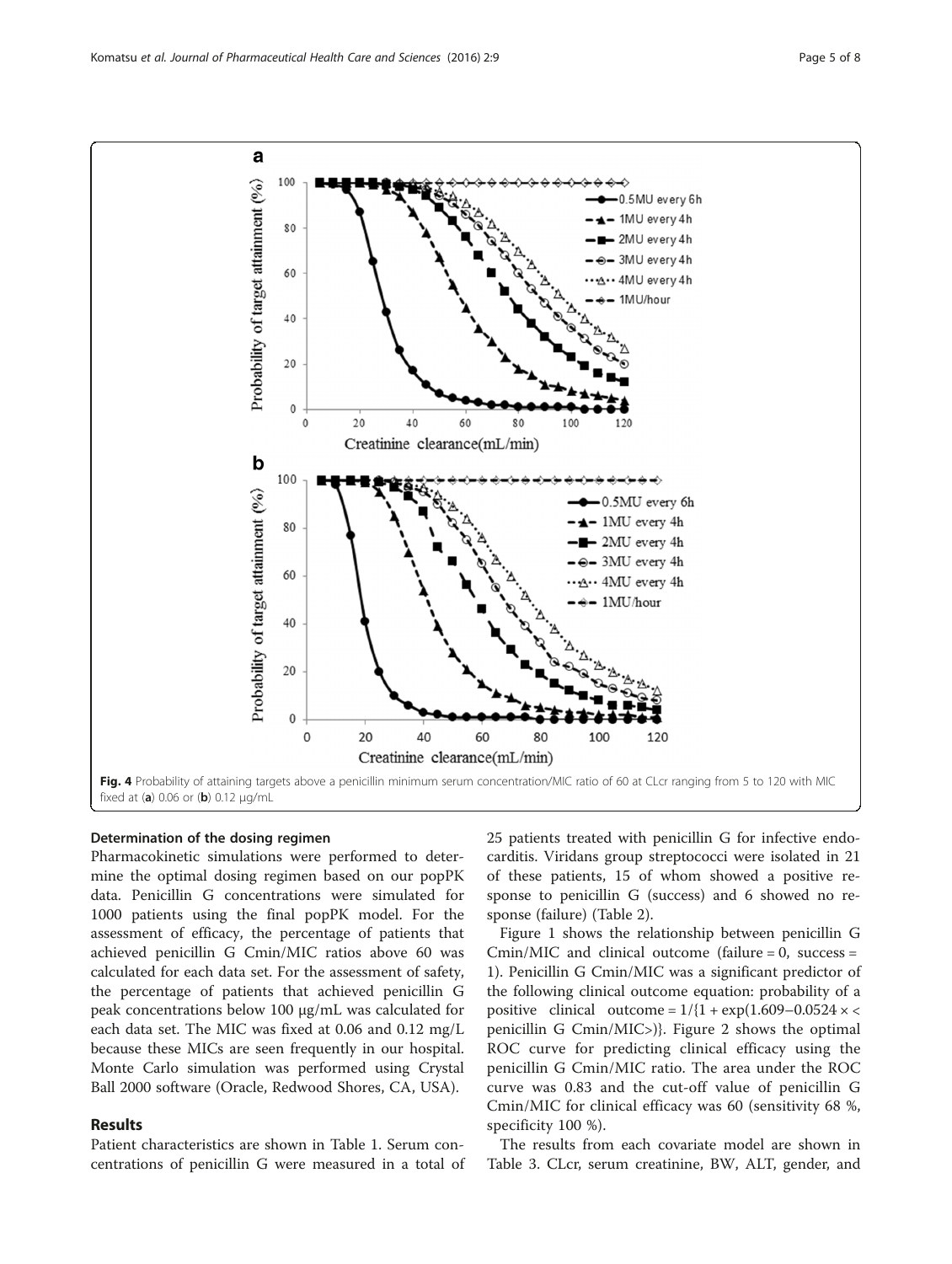

age were significant covariates for the CL of penicillin G. During backward deletion from the full model, CLcr remained in the model and caused a significant increase in the OBJ. Table [4](#page-3-0) summarizes the popPK estimates from the basic and final models. The final model was: CL  $(L/h) = 0.21 \times CLcr$  (mL/min), Vd  $(L) = 28.9$ . The coefficients of variation of the inter-individual variability ( $\omega^2$ ) of CL, Vd, and the residual variability ( $\sigma^2$ ) were 28.8, 32.4, and 17.4 %, respectively.

Assessment of the predictive performance of the final model is presented in scatter plots of the observed versus the population-predicted concentrations (Fig. [3a](#page-3-0)), and the individual-predicted concentrations of penicillin G (Fig. [3b](#page-3-0)). Conditional weighted-residual concentration versus the population predicted concentration is presented in Fig. [3c.](#page-3-0) These plots are distributed symmetrically around the line of identity, indicating that the model describes the serum concentration of penicillin G adequately.

In the bootstrap analysis of the final model, 158 of 200 bootstraps showed successful results. The values of the parameters used in the final model generated from the bootstrap analysis were similar to those of the developed model (Table [5](#page-3-0)).

A simulation was performed using the final model to determine the optimal dosing regimen in patients with renal impairment. Penicillin G concentrations were simulated for 1000 patients exhibiting CLcr ranging from 5 to 120 mL/min. The target was a Cmin/MIC value above 60 as estimated by Fig. [2.](#page-2-0) The simulation was performed for dosages ranging from 0.5 million IU every 6 h to 4 million IU every 4 h, as well as 1 million IU/h (Fig. [4](#page-4-0)). Figure 5 shows the typical initial dose of penicillin G for MICs of 0.06 and 0.12 μg/mL in patients with various CLcr based on the simulation experiments.

#### **Discussion**

This is the first popPK study of penicillin G that was used to propose a dosing regimen. Although a threecompartment model has been described for penicillin G [[11\]](#page-6-0), we used a one-compartment model because our sampling points for serum penicillin G levels were at the trough and 2 or 3 h after administration of penicillin G, and there were few data during the elimination phase. As a result, CLcr was a significant covariant for the systemic clearance of penicillin G that occurs through the kidney [\[12](#page-6-0), [13\]](#page-6-0). Dittert et al. reported that the Vd for penicillin G was 33 L in healthy people [[13\]](#page-6-0). This value is very close to that obtained in our study (28.9 L). The reported serum half-life of penicillin G in patients with normal renal function ranged from 0.38 to 0.78 h [[14](#page-6-0), [15\]](#page-6-0). These values are very similar to our data (0.79 h) calculated by keeping the CLcr fixed at 120 mL/min.

Predictions of the penicillin G concentrations were made with the final regression model. The model exhibited a good linear correlation between observations and the individual predicted concentrations after the Bayesian steps. The final model lacked bias on the relationship between Figs. [3a](#page-3-0), [b.](#page-3-0) Specifically, the conditional weighted residuals were acceptable to within three standard deviations, which is generally recognized as the criterion for no selection biases (Fig. [3c](#page-3-0)). Therefore, we concluded that the final model had a good predictive performance.

The logistic regression model (Fig. [1](#page-2-0)) and ROC curve (Fig. [2](#page-2-0)) revealed a significant association between penicillin G Cmin/MIC ratios and the therapeutic effect. The threshold penicillin G Cmin/MIC ratio that led to clinical success was above 60, the cut-off associated with 100 % probability of response to therapy. Figure [4](#page-4-0) also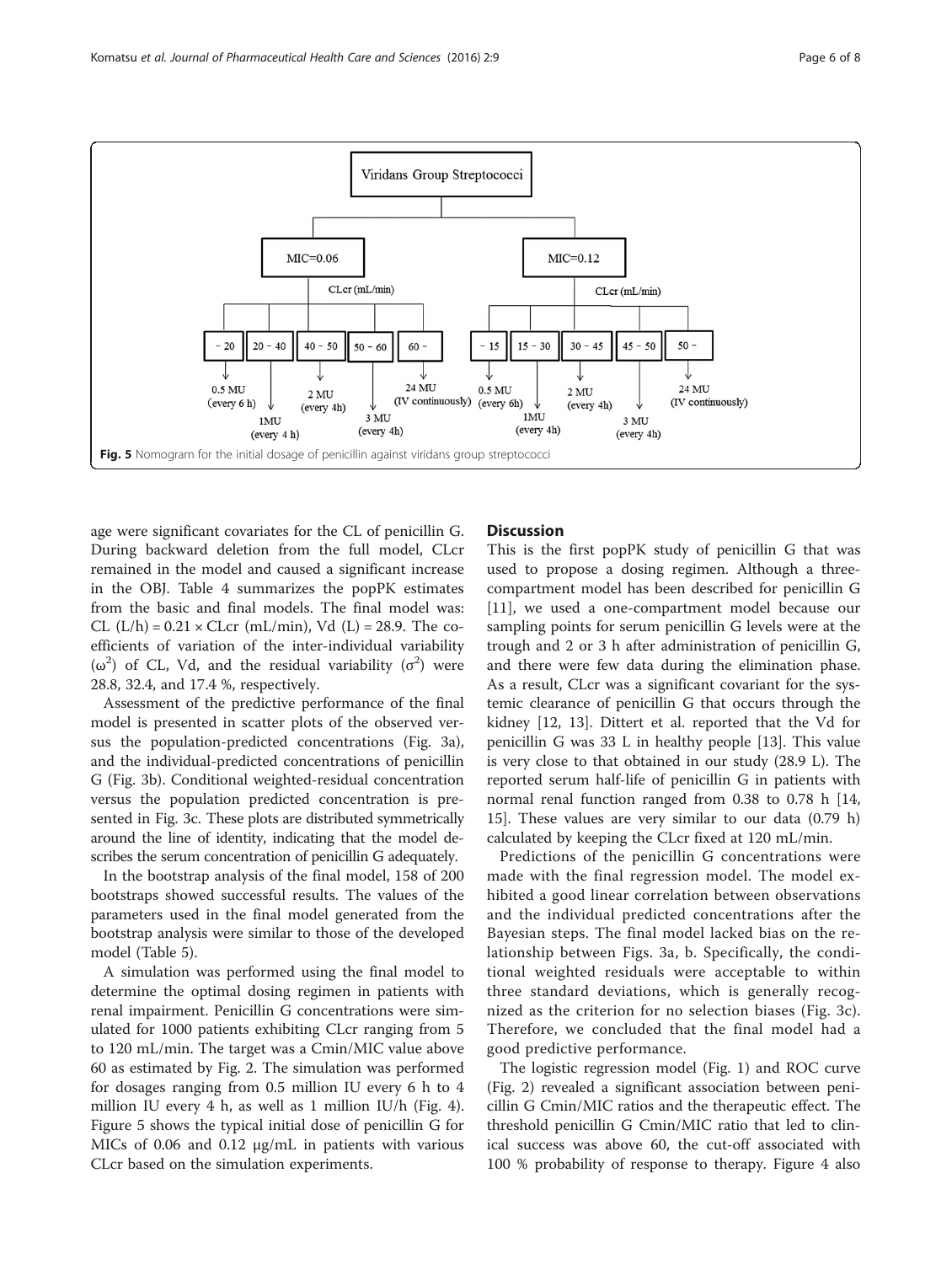<span id="page-6-0"></span>showed the probability of success with a penicillin G Cmin/MIC ratio above 60 and a penicillin G peak concentration below 100 μg/mL. At this peak concentration, patients became comatose with continuous muscle jerking [16]. García-Cabrera et al. reported infective endocarditis with a mortality rate of 30 % [17]. Our data showed a 29 % failure rate of penicillin G treatment (6/21). Although there were some patients with a positive response to penicillin G whose penicillin G Cmin/MIC ratios were lower than 60, patients whose values were over 60 all had a positive response.

This regimen was used to determine the typical initial dosage of penicillin G against viridans group streptococci in patients with various CLcr. The continuous administration of 1 million IU/h at a MIC of 0.06 was necessary to achieve therapeutic success against infective endocarditis in patients with normal renal function (CLcr > 60 mL/min). Continuous infusion of penicillin G is recommended by the American Heart Association guidelines [18]. Overall, the method described in this project assured therapeutic efficacy in infective endocarditis with a negligible risk of neurotoxicity [\[19](#page-7-0)]. The initial dosage regimen determined using our model will be useful for patients with infective endocarditis caused by Streptococcus spp. A prospective study using this regimen will help determine the robustness and reliability of our model.

#### Conclusion

This is the first popPK study of penicillin G that was used to propose a dosing regimen. CLcr was a significant covariant for the systemic clearance of penicillin G. Additionally, the results showed that continuous administration of 24 million units of penicillin G over 24 h was necessary to achieve a positive outcome for patients with normal renal function (CLcr  $\geq 60$ ). Our findings suggest that population-based parameters are useful for evaluating penicillin G pharmacokinetics and that an individualized dosage should be determined based on a described dosage regimen.

#### Abbreviations

ALT: alanine aminotransferase; BW: body weight; CLcr: serum creatinine, creatinine clearance; Cmin: minimum concentration; HPLC: high-performance liquid chromatography; MIC: minimum inhibitory concentration; OBJ: objective function; popPK: population pharmacokinetics; ROC: receiver operating characteristic; TAM: time above the minimum.

#### Competing interests

The authors declare that they have no competing interests.

#### Authors' contributions

TK wrote the manuscript. TK, IW, TI, HK, JA, and KA designed the study. TK and MK analyzed data. All authors read and approved the final manuscript.

#### Acknowledgments

We thank Kazuo Yago, Ph.D, for his support in performing this study. We would like to thank all staff members of Kitasato University Hospital that were involved in this study.

#### Author details

<sup>1</sup>Department of Pharmacy, Kitasato University Hospital, 1-15-1 Kitasato Minami-Ku, Sagamihara, Kanagawa 252-0375, Japan. <sup>2</sup>Department of Cardiovascular Medicine, Kitasato University School of Medicine, Sagamihara, Japan.

#### Received: 24 January 2016 Accepted: 15 March 2016 Published online: 05 April 2016

#### References

- 1. Tuğcu A, Yildirimtürk O, Baytaroğlu C, Kurtoğlu H, Köse O, Sener M, et al. Clinical spectrum, presentation, and risk factors for mortality in infective endocarditis: a review of 68 cases at a tertiary care center in Turkey. Turk Kardiyol Dern Ars. 2009;37:9–18.
- 2. Tawfiq JA, Sufi I. Infective endocarditis at a hospital in Saudi Arabia: epidemiology, bacterial pathogens and outcome. Ann Saudi Med. 2009;29:433–6.
- 3. Hoen B, Alla F, Selton-Suty C, Béguinot I, Bouvet A, Briançon S, et al. Changing profile of infective endocarditis: results of a 1-year survey in France. JAMA. 2002;288:75–81.
- 4. Habib G, Hoen B, Tornos P, Thuny F, Prendergast B, Vilacosta I, et al. Guidelines on the prevention, diagnosis, and treatment of infective endocarditis (new version 2009): the Task Force on the Prevention, Diagnosis, and Treatment of Infective Endocarditis of the European Society of Cardiology (ESC). Eur Heart J. 2009;30:2369–413.
- 5. Craig WA. Pharmacokinetic pharmacodynamic parameters: rationale for antibacterial dosing of mice and men. Clin Infect Dis. 1998;26:1–10.
- 6. Weinstein MP, Klugman KP, Jones RN. Rationale for revised penicillin susceptibility breakpoints versus Streptococcus pneumoniae: coping with antimicrobial susceptibility in an era of resistance. Clin Infect Dis. 2009;48:1596–600.
- 7. Cockcroft DW, Gault MH. Prediction of creatinine clearance from serum creatinine. Nephron. 1976;16:31–41.
- 8. Muller AE, DeJongh J, Bult Y, Goessens WH, Mouton JW, Danhof M, et al. Pharmacokinetics of penicillin G in infants with a gestational age of less than 32 weeks. Antimicrob Agents Chemother. 2007;51:3720–5.
- 9. Beal SL. NONMEM user's guides. San Francisco: NONMEM Project Group, University of California; 1992.
- 10. Ette EI. Stability and performance of a population pharmacokinetic model. J Clin Pharmacol. 1997;37:486–95.
- 11. Ebert SC, Leggett J, Vogelman B, Craig WA. Evidence for a slow elimination phase for penicillin G. J Infect Dis. 1988;158:200–2.
- 12. Holland SM, Livesey EF, Owen J, Pennington GW, Roberts JB, Somers GF. Blood and urine levels following intramuscular administration of potassium penicillin V. Antibiot Chemother. 1960;10:25–9.
- 13. Dittert LW, Griffen Jr WO, LaPiana JC, Shainfeld FJ, Doluisio JT. Pharmacokinetic interpretation of penicillin levels in serum and urine after intravenous administration. Antimicrob Agents Chemother. 1969;9:42–8.
- 14. Kampmann J, Hansen JM, Siersboek-Nielsen K, Laursen H. Effect of some drugs on penicillin half-life in blood. Clin Pharmacol Ther. 1972; 13:516–9.
- 15. Kunin CM. Serum binding, distribution and excretion of four penicillin analogues following intravenous injection in man. Proc Soc Exp Biol Med. 1961;107:337–41.
- 16. Wickerts CJ, Asaba H, Gunnarsson B, Bygdeman S, Bergstrom J. Combined carbon haemoperfusion and haemodialysis in treatment of penicillin intoxication. Br Med J. 1980;24:1254–5.
- 17. García-Cabrera E, Fernández-Hidalgo N, Almirante B, Ivanova-Georgieva R, Noureddine M, Plata A, et al. Neurological complications of infective endocarditis: risk factors, outcome, and impact of cardiac surgery: a multicenter observational study. Circulation. 2013;127:2272–84.
- 18. Baddour LM, Wilson WR, Bayer AS, Fowler Jr VG, Bolger AF, Levison ME, et al. Infective endocarditis: diagnosis, antimicrobial therapy, and management of complications: a statement for healthcare professionals from the Committee on Rheumatic Fever, Endocarditis, and Kawasaki